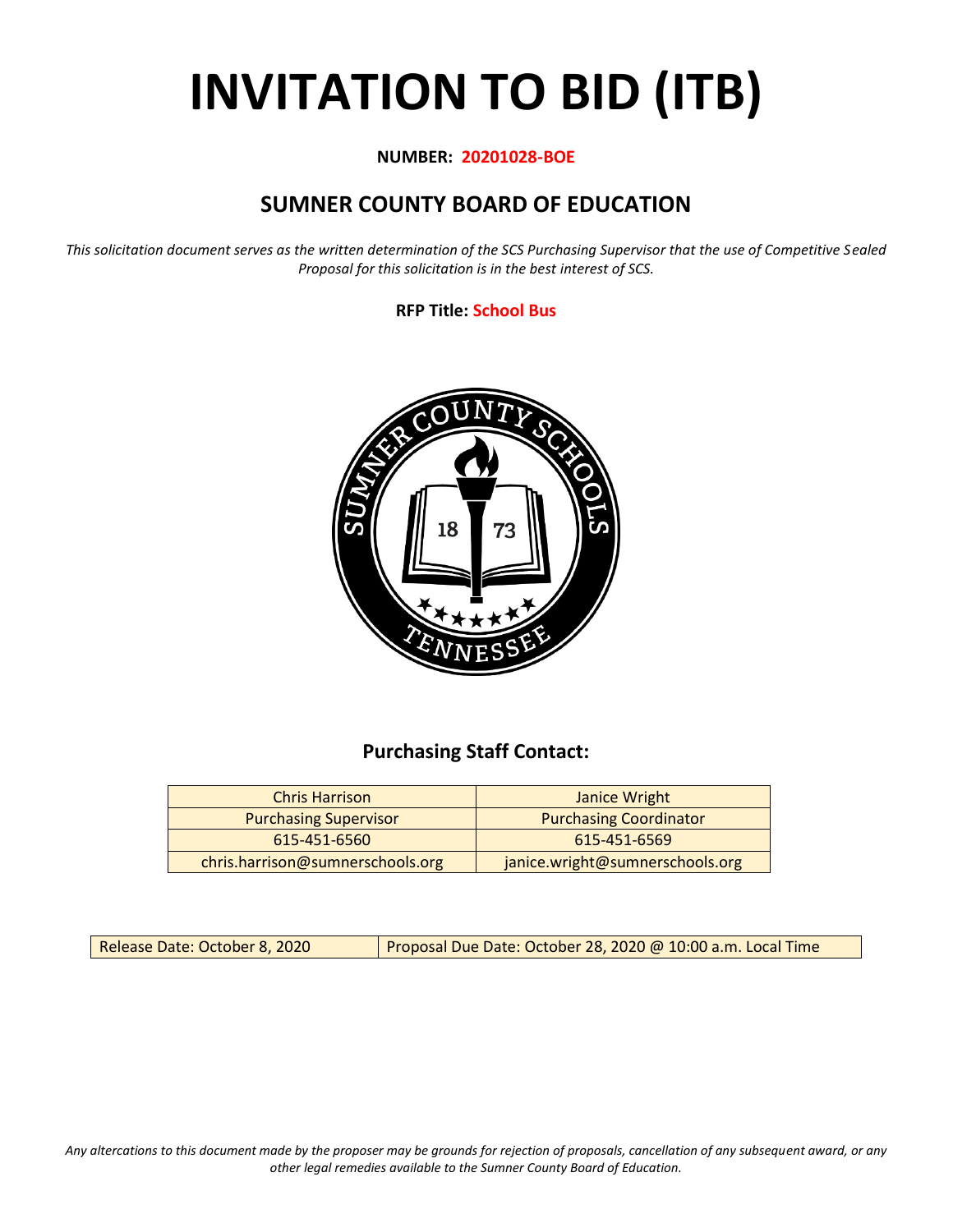## **NOTICE TO PROPOSERS**

There may be one or more amendments to this ITB. In order to receive communication for any such amendments issued specifically to this ITB, the proposer must provide the information requested below to the Sumner County Board of Education (SCS) Purchasing Department. The information may be sent by email to: Chris Harrison, Purchasing Supervisor, chris.harrison@sumnerschools.org. SCS will send amendments only to those proposers which complete and return this information in a timely manner.

| <b>ITB Number:</b>      | 20201028-BOE School Bus |
|-------------------------|-------------------------|
| Company Name:           |                         |
| <b>Mailing Address:</b> |                         |
|                         |                         |
|                         |                         |
| Phone Number:           |                         |
| <b>Contact Person:</b>  |                         |
| <b>Email Address:</b>   |                         |
|                         |                         |
| <b>Printed Name:</b>    |                         |
| Date:                   |                         |

Emailed amendments will be sent in a Microsoft Word (Office for Windows) or Portable Document Format (pdf) format. Any alterations to the document made by the proposer may be grounds for rejection of proposal, cancellation of any subsequent award or any other legal remedies available to SCS.

Amendments will also be posted on the SCS website **https://sumnerschools.org/index.php/current-bids-and-rfps** and attached to the solicitation listing as a PDF or WORD file. Check the particular solicitation on the Current Bids and RFPs webpage for any posted amendments.

By completing and returning this form, the Proposer has expressed its intent to provide a proposal for **20201028-BOE School Bus.**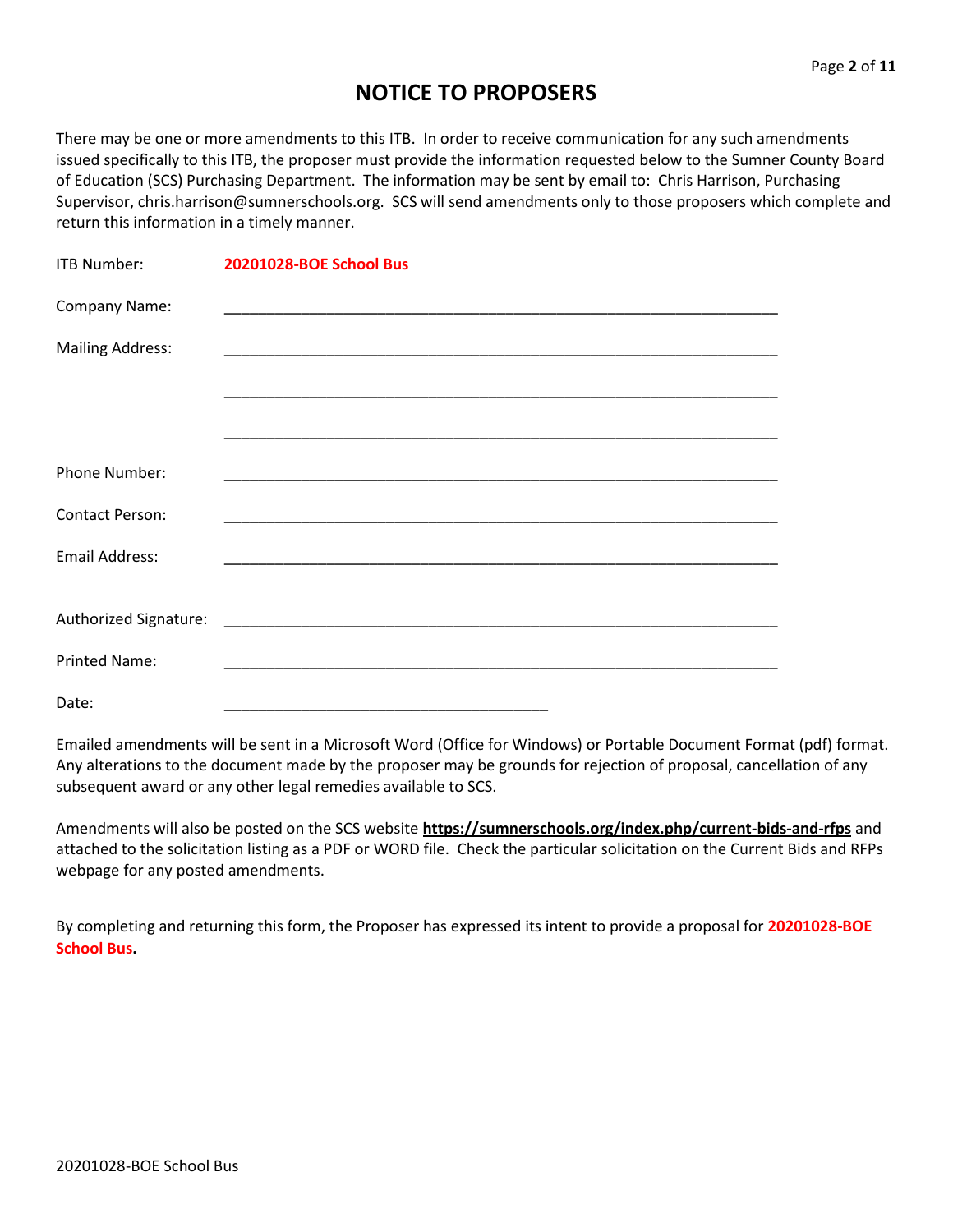## **TABLE OF CONTENTS**

- 1. Specification
- 2. Source Selection and Contract Award
- 3. Schedule of Events
- 4. Delivery of Proposals
- 5. Protests
- 6. New Vendors

#### 7. Attachments

- A. Bid Form/Certification
- B. IRS Form W9
- C. Attestation Re Personnel
- D. Standard Terms and Conditions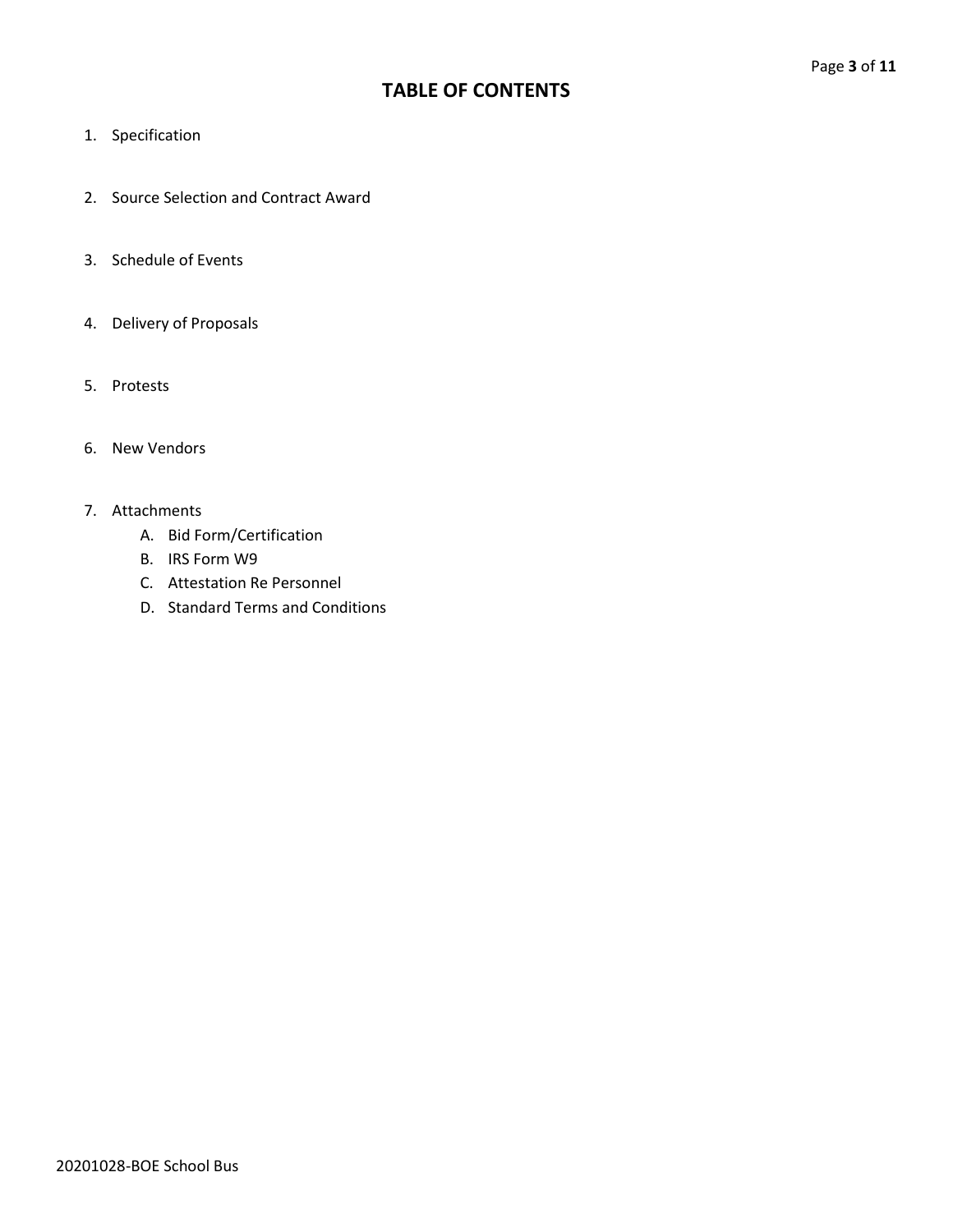#### 1. Specification

See Attachments for detailed specifications. The Proposer must submit a response to each item listed on the Attachment. Failure to respond will result in a rejection of the Proposer's response. The Proposer shall include the cost for delivery of all buses to the SCS Transportation Garage located at 1500 Airport Road, Gallatin, TN 37066.

- 2. Source Selection and Contract Award
	- Award, if made, will be made to the proposer submitting the lowest cost proposal and whom is also determined to be Responsive.
		- o General Criteria to be determined "Responsive"
			- Does the proposal include all required information?
			- Does the proposal include completed attachment forms?
			- Was the proposal delivered on or before the stated deadline?
	- SCS reserves the right to reject any proposal that takes exception to the specifications unless prior approval is requested and granted by SCS.
	- Upon mutual agreement by both parties, SCS shall grant the right to extend the terms, conditions and prices of contract(s) awarded from this ITB to other Institutions (such as State, Local and/or Public Agencies) who express an interest in participating in any contract that results from this ITB. Each of the "piggyback" Institutions will issue their own purchasing documents for purchase of the goods/services. Proposer agrees that SCS shall bear no responsibility or liability for any agreements between Proposer and the other Institution(s) who desire to exercise this option.
- 3. Schedule of Events

| <b>RFP Issued</b>              | October 8, 2020                          |
|--------------------------------|------------------------------------------|
| <b>RFP Submission DEADLINE</b> | October 28, 2020 @ 10:00 a.m. Local Time |

4. Delivery of Proposals

Sealed proposals will be accepted until **October 28, 2020 @ 10:00 a.m. Local Time**. Proposals received after that time will be deemed invalid. Vendors mailing proposal packages must allow sufficient time to ensure receipt of their package by the time specified. SCS shall not accept proposals via electronic transmission such as email, fax, etc. There will be no exceptions. Proposals will be opened and read aloud. The reading of the bids will begin at **10:00 a.m. Local Time**.

Due to the nature of deliveries to the SCS Support Services Facility by carriers such as UPS, FedEx and such like; the proposal package will be accepted if the date and time on the delivery confirmation are indicated to be on or before the Proposal Deadline.

| Delivery Address: | Sumner County Board of Education |  |
|-------------------|----------------------------------|--|
|                   | Attn: Purchasing Supervisor      |  |
|                   | 1500 Airport Road                |  |
|                   | Gallatin, TN 37066               |  |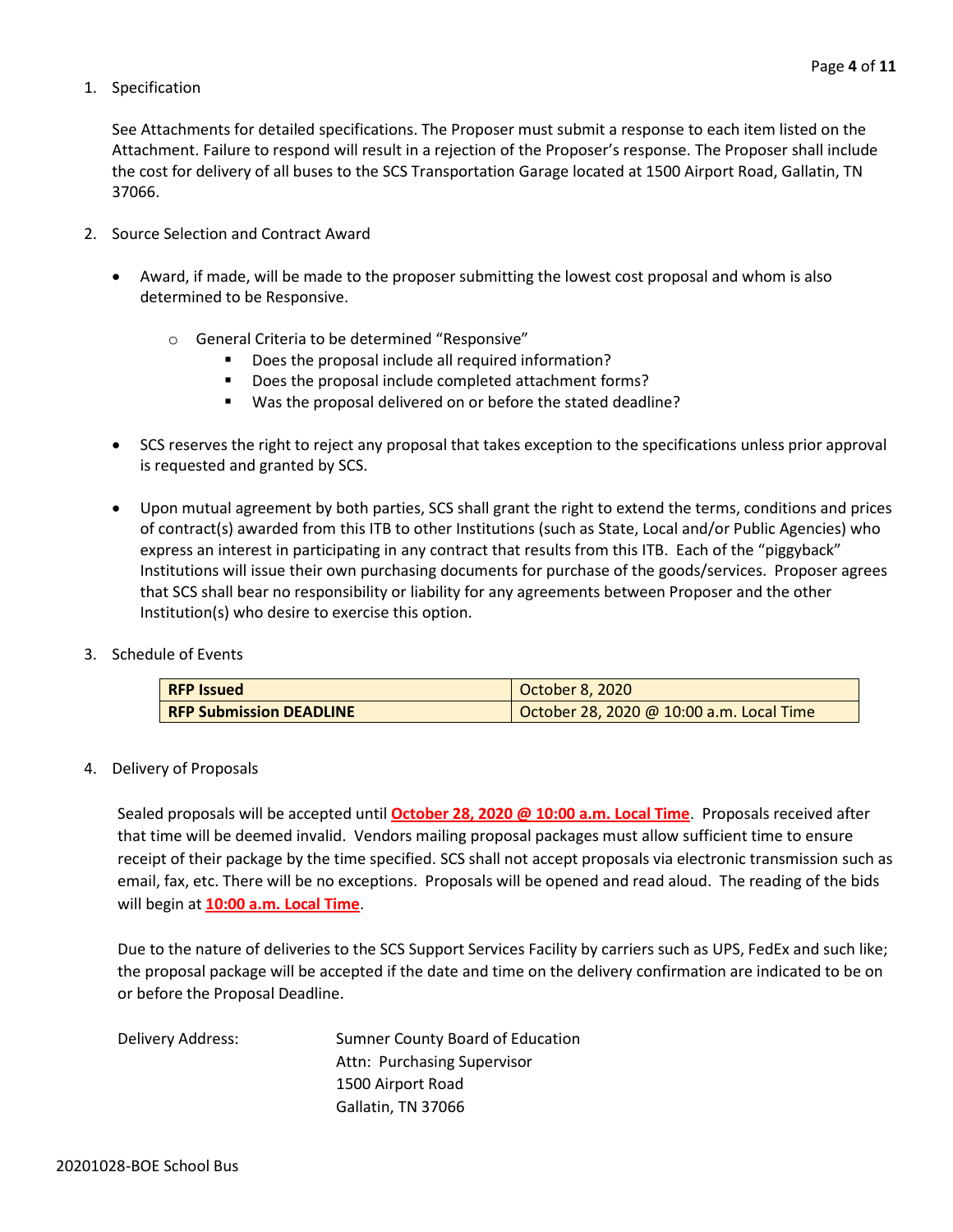The package containing the proposal must be sealed and clearly marked on the outside of the package:

## **"20201028-BOE School Bus" DO NOT OPEN**

#### 5. Protests

In the event that any interested party finds any part of the listed specifications, terms or conditions to be discrepant, incomplete or otherwise questionable in any respect; it shall be the responsibility of the concerned party to notify the SCS Purchasing Office of such matters immediately upon receipt of the ITB. All notifications must be sent to the Purchasing Supervisor via email at [purchasing@sumnerschools.org.](mailto:purchasing@sumnerschools.org)

Any actual or prospective Proposer who is aggrieved in connection with the ITB or award of a contract may protest to the Purchasing Supervisor and/or the Sumner County Board of Education at its regularly scheduled meeting.

- 6. New Vendors
	- To comply with Internal Revenue Service requirements, all vendors who perform any type of service are required to have a current IRS Form W-9 on file with the SCS Finance Department. It is a mandatory requirement to complete the IRS Form W-9 (Attachment 1) included in this RFP.
	- To comply with the Tennessee Lawful Employment Act (50-1-702 and 50-1-703), non-employees (individuals paid directly by the employer in exchange for the individual's labor or services) must have on file one (1) of the following documents:
		- o A valid Tennessee driver's license or photo identification;
		- $\circ$  A valid driver's license or photo identification from another state where the license requirements are at least as strict as those in Tennessee;
		- o A birth certificate issued by a U.S. state, jurisdiction or territory;
		- o A U.S. government issued certified birth certificate;
		- o A valid, unexpired U.S. passport;
		- o A U.S. certificate of birth abroad (DS-1350 or FS-545)
		- o A report of birth abroad of a U.S. citizen (FS-240);
		- o A certificate of citizenship (N560 or N561);
		- o A certificate of naturalization (N550, N570 or N578);
		- o A U.S citizen identification card (I-197 or I-179); or
		- o Valid alien registration documentation or other proof of current immigration registration recognized by the United States Department of Homeland Security that contains the individual's complete legal name and current alien admission number or alien file number (or numbers if the individual has more than one number).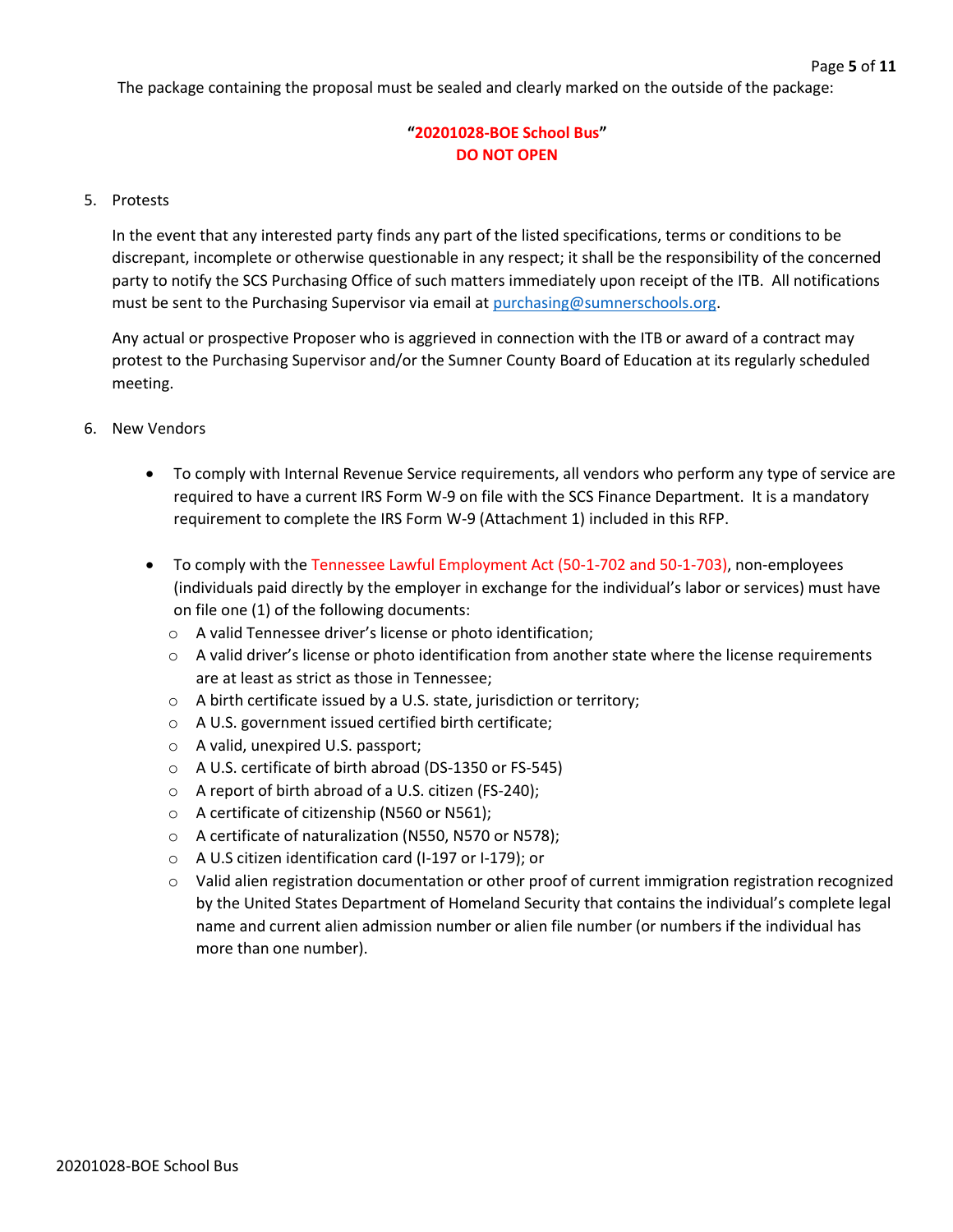

Attn: Purchasing Supervisor 1500 Airport Road Gallatin, TN 37066

Date\_

| <b>DESCRIPTION</b>                        | <b>QUANTITY</b> | <b>PRICE EACH</b> | <b>EXTENDED TOTAL</b> |
|-------------------------------------------|-----------------|-------------------|-----------------------|
| <b>Conventional Special Education Bus</b> | З               |                   |                       |
| 84-Passenger Transit Bus                  | 12              |                   |                       |

*\*SCS reserves the right to award each item separately or to a sole vendor. \*\*SCS reserves the right to order more or less of any item at the bid price.*

By checking this box, Proposer agrees that SCS reserves the right to extend the terms, conditions and prices of this contract to other Institutions (such as State, Local and/or Public Agencies) who express an interest in participating in any contract that results from this ITB. Each of the piggyback Institutions will issue their own purchasing documents for the goods/service. Proposer agrees that SCS shall bear no responsibility or liability for any agreements between Proposer and the other Institution(s) who desire to exercise this option.

| <b>AUTHORIZED SIGNATURE:</b> |  |
|------------------------------|--|
| <b>PRINTED NAME:</b>         |  |
| TITLE:                       |  |
| <b>COMPANY NAME:</b>         |  |
| <b>PHONE:</b>                |  |
| <b>EMAIL</b>                 |  |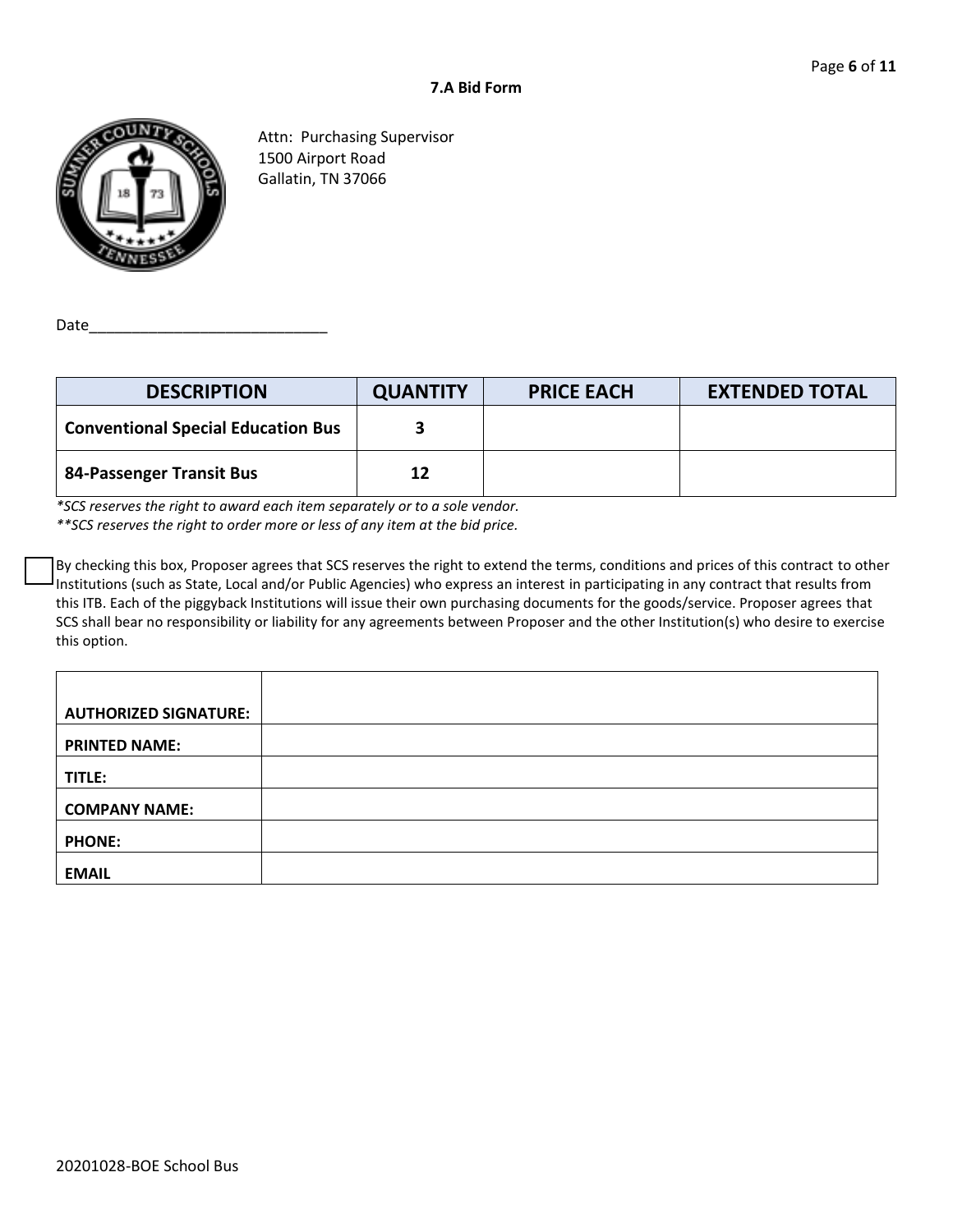#### 7.B IRS Form W9

| Form                                                                                                                                                                                                                                                                                                                                                                                                                                                                                                                                                                                                                                                                                            | <b>Request for Taxpayer</b><br>(Rev. December 2014)<br><b>Identification Number and Certification</b><br>Department of the Treasury<br>Internal Revenue Service |                                                                                                                                                                                                                                                                                                                                       |                                                                                                                            | Give Form to the<br>requester. Do not<br>send to the IRS.                                                                                                                         |                                       |                                                   |
|-------------------------------------------------------------------------------------------------------------------------------------------------------------------------------------------------------------------------------------------------------------------------------------------------------------------------------------------------------------------------------------------------------------------------------------------------------------------------------------------------------------------------------------------------------------------------------------------------------------------------------------------------------------------------------------------------|-----------------------------------------------------------------------------------------------------------------------------------------------------------------|---------------------------------------------------------------------------------------------------------------------------------------------------------------------------------------------------------------------------------------------------------------------------------------------------------------------------------------|----------------------------------------------------------------------------------------------------------------------------|-----------------------------------------------------------------------------------------------------------------------------------------------------------------------------------|---------------------------------------|---------------------------------------------------|
|                                                                                                                                                                                                                                                                                                                                                                                                                                                                                                                                                                                                                                                                                                 |                                                                                                                                                                 | 1 Name (as shown on your income tax return). Name is required on this line; do not leave this line blank.                                                                                                                                                                                                                             |                                                                                                                            |                                                                                                                                                                                   |                                       |                                                   |
| οû                                                                                                                                                                                                                                                                                                                                                                                                                                                                                                                                                                                                                                                                                              | 2 Business name/disregarded entity name, if different from above                                                                                                |                                                                                                                                                                                                                                                                                                                                       |                                                                                                                            |                                                                                                                                                                                   |                                       |                                                   |
| Specific Instructions on page<br>4 Exemptions (codes apply only to<br>3 Check appropriate box for federal tax classification; check only one of the following seven boxes:<br>certain entities, not individuals; see<br>C Corporation<br>S Corporation<br>Trust/estate<br>Individual/sole proprietor or<br>Partnership<br>instructions on page 3):<br>single-member LLC<br>Print or type<br>Exempt payee code (if any)<br>Limited liability company. Enter the tax classification (C=C corporation, S=S corporation, P=partnership) ▶<br>Exemption from FATCA reporting<br>Note. For a single-member LLC that is disregarded, do not check LLC; check the appropriate box in the line above for |                                                                                                                                                                 |                                                                                                                                                                                                                                                                                                                                       |                                                                                                                            |                                                                                                                                                                                   |                                       |                                                   |
|                                                                                                                                                                                                                                                                                                                                                                                                                                                                                                                                                                                                                                                                                                 |                                                                                                                                                                 | the tax classification of the single-member owner.                                                                                                                                                                                                                                                                                    |                                                                                                                            |                                                                                                                                                                                   | code (if any)                         |                                                   |
|                                                                                                                                                                                                                                                                                                                                                                                                                                                                                                                                                                                                                                                                                                 | Other (see instructions) ▶                                                                                                                                      | 5 Address (number, street, and apt. or suite no.)                                                                                                                                                                                                                                                                                     |                                                                                                                            | Requester's name and address (optional)                                                                                                                                           |                                       | (Applies to accounts maintained outside the U.S.) |
|                                                                                                                                                                                                                                                                                                                                                                                                                                                                                                                                                                                                                                                                                                 |                                                                                                                                                                 |                                                                                                                                                                                                                                                                                                                                       |                                                                                                                            |                                                                                                                                                                                   |                                       |                                                   |
| ee<br>σň                                                                                                                                                                                                                                                                                                                                                                                                                                                                                                                                                                                                                                                                                        | 6 City, state, and ZIP code                                                                                                                                     |                                                                                                                                                                                                                                                                                                                                       |                                                                                                                            |                                                                                                                                                                                   |                                       |                                                   |
|                                                                                                                                                                                                                                                                                                                                                                                                                                                                                                                                                                                                                                                                                                 |                                                                                                                                                                 | 7 List account number(s) here (optional)                                                                                                                                                                                                                                                                                              |                                                                                                                            |                                                                                                                                                                                   |                                       |                                                   |
|                                                                                                                                                                                                                                                                                                                                                                                                                                                                                                                                                                                                                                                                                                 |                                                                                                                                                                 |                                                                                                                                                                                                                                                                                                                                       |                                                                                                                            |                                                                                                                                                                                   |                                       |                                                   |
| Part I                                                                                                                                                                                                                                                                                                                                                                                                                                                                                                                                                                                                                                                                                          |                                                                                                                                                                 | <b>Taxpayer Identification Number (TIN)</b>                                                                                                                                                                                                                                                                                           |                                                                                                                            |                                                                                                                                                                                   |                                       |                                                   |
|                                                                                                                                                                                                                                                                                                                                                                                                                                                                                                                                                                                                                                                                                                 |                                                                                                                                                                 | Enter your TIN in the appropriate box. The TIN provided must match the name given on line 1 to avoid                                                                                                                                                                                                                                  |                                                                                                                            |                                                                                                                                                                                   | Social security number                |                                                   |
|                                                                                                                                                                                                                                                                                                                                                                                                                                                                                                                                                                                                                                                                                                 |                                                                                                                                                                 | backup withholding. For individuals, this is generally your social security number (SSN). However, for a<br>resident alien, sole proprietor, or disregarded entity, see the Part I instructions on page 3. For other                                                                                                                  |                                                                                                                            |                                                                                                                                                                                   |                                       |                                                   |
|                                                                                                                                                                                                                                                                                                                                                                                                                                                                                                                                                                                                                                                                                                 |                                                                                                                                                                 | entities, it is your employer identification number (EIN). If you do not have a number, see How to get a                                                                                                                                                                                                                              |                                                                                                                            |                                                                                                                                                                                   |                                       |                                                   |
|                                                                                                                                                                                                                                                                                                                                                                                                                                                                                                                                                                                                                                                                                                 | TIN on page 3.                                                                                                                                                  |                                                                                                                                                                                                                                                                                                                                       |                                                                                                                            | or                                                                                                                                                                                |                                       |                                                   |
|                                                                                                                                                                                                                                                                                                                                                                                                                                                                                                                                                                                                                                                                                                 |                                                                                                                                                                 | Note. If the account is in more than one name, see the instructions for line 1 and the chart on page 4 for                                                                                                                                                                                                                            |                                                                                                                            |                                                                                                                                                                                   | <b>Employer identification number</b> |                                                   |
|                                                                                                                                                                                                                                                                                                                                                                                                                                                                                                                                                                                                                                                                                                 | guidelines on whose number to enter.                                                                                                                            |                                                                                                                                                                                                                                                                                                                                       |                                                                                                                            |                                                                                                                                                                                   | -                                     |                                                   |
|                                                                                                                                                                                                                                                                                                                                                                                                                                                                                                                                                                                                                                                                                                 |                                                                                                                                                                 | Certification                                                                                                                                                                                                                                                                                                                         |                                                                                                                            |                                                                                                                                                                                   |                                       |                                                   |
| Part II                                                                                                                                                                                                                                                                                                                                                                                                                                                                                                                                                                                                                                                                                         | Under penalties of perjury, I certify that:                                                                                                                     |                                                                                                                                                                                                                                                                                                                                       |                                                                                                                            |                                                                                                                                                                                   |                                       |                                                   |
|                                                                                                                                                                                                                                                                                                                                                                                                                                                                                                                                                                                                                                                                                                 |                                                                                                                                                                 | 1. The number shown on this form is my correct taxpayer identification number (or I am waiting for a number to be issued to me); and                                                                                                                                                                                                  |                                                                                                                            |                                                                                                                                                                                   |                                       |                                                   |
|                                                                                                                                                                                                                                                                                                                                                                                                                                                                                                                                                                                                                                                                                                 |                                                                                                                                                                 |                                                                                                                                                                                                                                                                                                                                       |                                                                                                                            |                                                                                                                                                                                   |                                       |                                                   |
| 2. I am not subject to backup withholding because: (a) I am exempt from backup withholding, or (b) I have not been notified by the Internal Revenue<br>Service (IRS) that I am subject to backup withholding as a result of a failure to report all interest or dividends, or (c) the IRS has notified me that I am<br>no longer subject to backup withholding; and                                                                                                                                                                                                                                                                                                                             |                                                                                                                                                                 |                                                                                                                                                                                                                                                                                                                                       |                                                                                                                            |                                                                                                                                                                                   |                                       |                                                   |
|                                                                                                                                                                                                                                                                                                                                                                                                                                                                                                                                                                                                                                                                                                 |                                                                                                                                                                 | 3. I am a U.S. citizen or other U.S. person (defined below); and                                                                                                                                                                                                                                                                      |                                                                                                                            |                                                                                                                                                                                   |                                       |                                                   |
|                                                                                                                                                                                                                                                                                                                                                                                                                                                                                                                                                                                                                                                                                                 |                                                                                                                                                                 | 4. The FATCA code(s) entered on this form (if any) indicating that I am exempt from FATCA reporting is correct.                                                                                                                                                                                                                       |                                                                                                                            |                                                                                                                                                                                   |                                       |                                                   |
| Certification instructions. You must cross out item 2 above if you have been notified by the IRS that you are currently subject to backup withholding<br>because you have failed to report all interest and dividends on your tax return. For real estate transactions, item 2 does not apply. For mortgage<br>interest paid, acquisition or abandonment of secured property, cancellation of debt, contributions to an individual retirement arrangement (IRA), and<br>generally, payments other than interest and dividends, you are not required to sign the certification, but you must provide your correct TIN. See the<br>instructions on page 3.                                        |                                                                                                                                                                 |                                                                                                                                                                                                                                                                                                                                       |                                                                                                                            |                                                                                                                                                                                   |                                       |                                                   |
| Sign<br>Here                                                                                                                                                                                                                                                                                                                                                                                                                                                                                                                                                                                                                                                                                    | Signature of<br>U.S. person $\blacktriangleright$<br>Date P                                                                                                     |                                                                                                                                                                                                                                                                                                                                       |                                                                                                                            |                                                                                                                                                                                   |                                       |                                                   |
|                                                                                                                                                                                                                                                                                                                                                                                                                                                                                                                                                                                                                                                                                                 | <b>General Instructions</b>                                                                                                                                     |                                                                                                                                                                                                                                                                                                                                       | ● Form 1098 (home mortgage interest), 1098-E (student loan interest), 1098-T<br>(tuition)                                  |                                                                                                                                                                                   |                                       |                                                   |
|                                                                                                                                                                                                                                                                                                                                                                                                                                                                                                                                                                                                                                                                                                 |                                                                                                                                                                 | Section references are to the Internal Revenue Code unless otherwise noted.                                                                                                                                                                                                                                                           | · Form 1099-C (canceled debt)                                                                                              |                                                                                                                                                                                   |                                       |                                                   |
|                                                                                                                                                                                                                                                                                                                                                                                                                                                                                                                                                                                                                                                                                                 |                                                                                                                                                                 | Future developments. Information about developments affecting Form W-9 (such<br>as legislation enacted after we release it) is at www.irs.gov/fw9.                                                                                                                                                                                    | · Form 1099-A (acquisition or abandonment of secured property)                                                             |                                                                                                                                                                                   |                                       |                                                   |
|                                                                                                                                                                                                                                                                                                                                                                                                                                                                                                                                                                                                                                                                                                 |                                                                                                                                                                 |                                                                                                                                                                                                                                                                                                                                       | Use Form W-9 only if you are a U.S. person (including a resident alien), to                                                |                                                                                                                                                                                   |                                       |                                                   |
|                                                                                                                                                                                                                                                                                                                                                                                                                                                                                                                                                                                                                                                                                                 | <b>Purpose of Form</b>                                                                                                                                          | An individual or entity (Form W-9 requester) who is required to file an information                                                                                                                                                                                                                                                   |                                                                                                                            | provide your correct TIN.<br>If you do not return Form W-9 to the requester with a TIN, you might be subject<br>to backup withholding. See What is backup withholding? on page 2. |                                       |                                                   |
|                                                                                                                                                                                                                                                                                                                                                                                                                                                                                                                                                                                                                                                                                                 |                                                                                                                                                                 | return with the IRS must obtain your correct taxpayer identification number (TIN)<br>which may be your social security number (SSN), individual taxpayer identification<br>number (ITIN), adoption taxpayer identification number (ATIN), or employer<br>identification number (FIN) to report on an information return the amount ro | By signing the filled-out form, you:<br>1. Certify that the TIN you are giving is correct (or you are waiting for a number |                                                                                                                                                                                   |                                       |                                                   |

ben included that reportable on an information return. Examples of information<br>returns include, but are not limited to, the following:

- · Form 1099-INT (interest earned or paid)
- . Form 1099-DIV (dividends, including those from stocks or mutual funds)
- · Form 1099-MISC (various types of income, prizes, awards, or gross proceeds) . Form 1099-B (stock or mutual fund sales and certain other transactions by
- brokers)
- · Form 1099-S (proceeds from real estate transactions)
- · Form 1099-K (merchant card and third party network transactions)
- to be issued).
- 2. Certify that you are not subject to backup withholding, or

2. Certify that you are not subject to backup withholding, or<br>3. Claim exemption from backup withholding if you are a U.S. exempt payee. If<br>applicable, you are also certifying that as a U.S. person, your allocable share of

4. Certify that FATCA code(s) entered on this form (if any) indicating that you are<br>exempt from the FATCA reporting, is correct. See What is FATCA reporting? on<br>page 2 for further information.

Cat. No. 10231X

Form W-9 (Rev. 12-2014)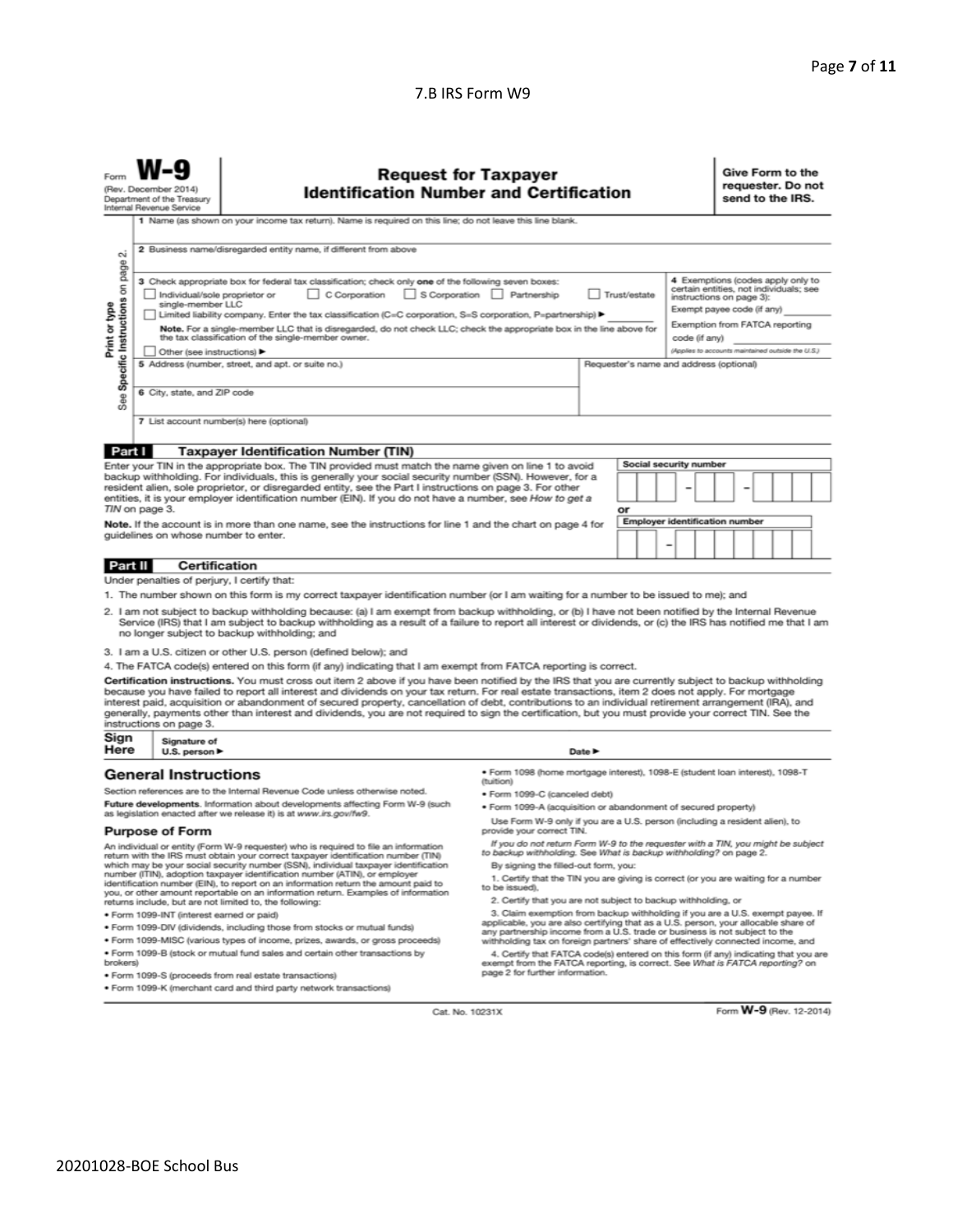### **ATTESTATION RE PERSONNEL USED IN CONTRACT PERFORMANCE**

| LCONTRACTOR LEGAL ENTITY NAME:                                         |  |
|------------------------------------------------------------------------|--|
| FEDERAL EMPLOYER IDENTIFICATION NUMBER:<br>(or Social Security Number) |  |

**The Contractor, identified above, does hereby attest, certify, warrant and assure that the Contractor shall not knowingly utilize the services of an illegal immigrant in the performance of this Contract and shall not knowingly utilize the services of any subcontractor who will utilize the services of an illegal immigrant in the performance of this Contract, T.C.A. § 12-3-309.**

SIGNATURE & DATE:

*NOTICE: This attestation MUST be signed by an individual empowered to contractually bind the Contractor.*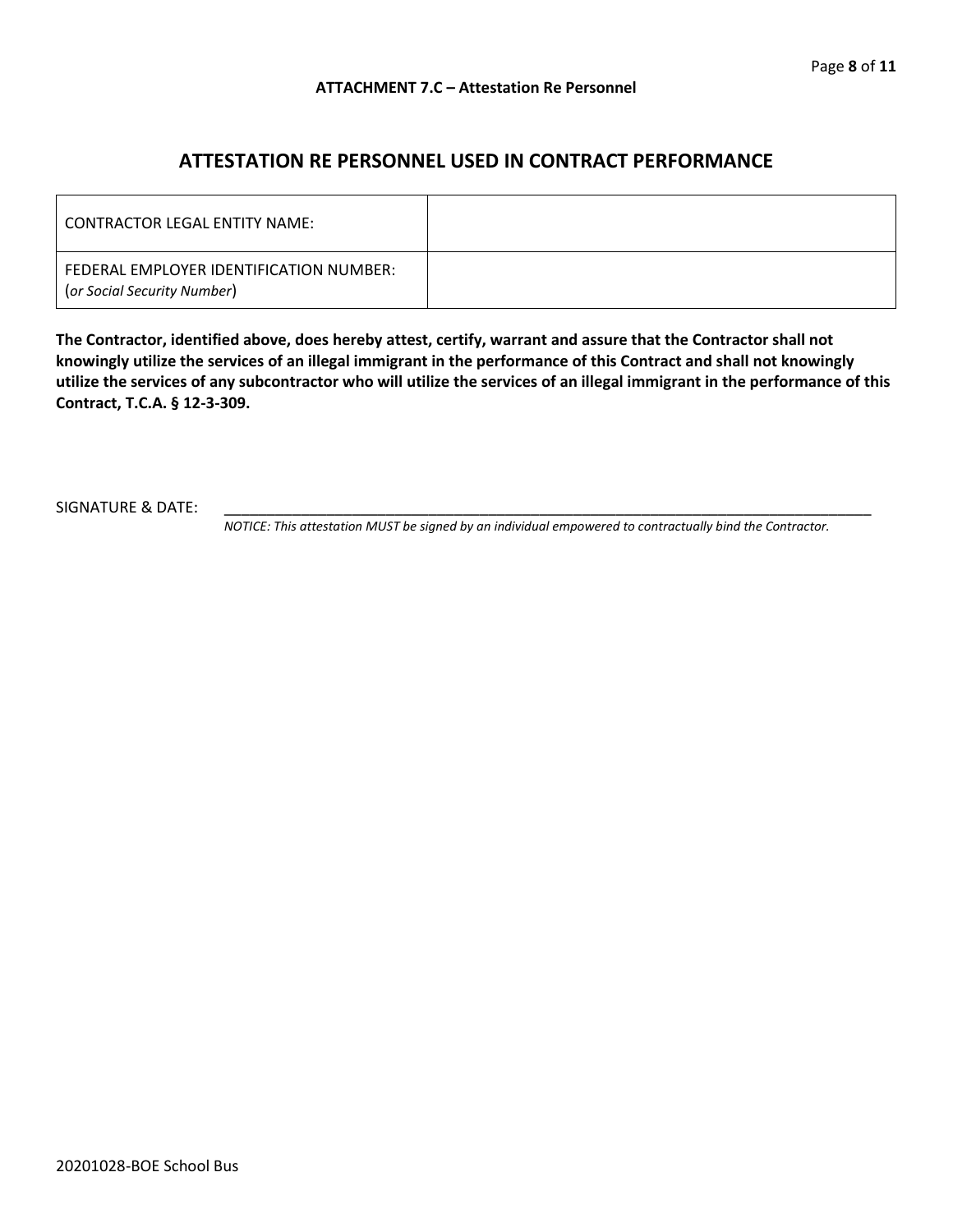#### **ATTACHMENT 7.D – Standard Terms & Conditions SUMNER COUNTY BOARD OF EDUCATION (SCS)**

#### **1. PREPARATION AND SUBMISSION OF BID.**

- **a.** Failure to examine any drawings**,** specifications, or instructions will be at the proposer's risk. Any deviation from the stated terms, conditions and specifications must be coordinated with and approved in writing by the SCS Purchasing Supervisor.
- **b.** RFP/ITB SUBMITTAL / SIGNATURE: Proposal shall give the full name and business address of the bidder. If the proposer is a corporation, the name shall be stated as it is in the corporate charter. Proposals must be signed in ink by the proposer's authorized agent. Unsigned proposals will be rejected. Proposals are to be sealed and the outside of the envelope is to reference the RFP/ITB number. The person signing the proposal must show their title, and if requested by the institution, must furnish satisfactory proof of his or her authority to bind his or her company in contract. Proposer understands that by submitting a proposal with an authorized signature, it shall constitute an offer to SCS. Proposals must be typewritten or in ink; otherwise they may not be considered. Purchase orders will be issued to the firm name appearing on the W9. Electronic submissions via email, fax, etc. shall not be accepted.
- **c.** SCS is not responsible for any costs incurred by any vendor pursuant to the RFP/ITB. The vendor shall be responsible for all costs incurred in connection with the preparation and submission of its proposal.
- **d.** All proposers must be in compliance with T.C.A. § 62-6-119 at the time of proposal submission and provide evidence of compliance with the applicable provisions of the chapter before such proposal may be considered.
- **e.** Proposals are to be received in the location designated in the RFP/ITB no later than the specified date and time. Late submissions will NOT be opened or considered.
- **f.** No erasures permitted. Errors may be crossed out and corrections printed in ink or typewritten adjacent to error and must be initialed in ink by person signing the proposal.
- **g.** Specifications: Reference to available specifications shall be sufficient to make the terms of the specifications binding on the proposer. The use of the name of a manufacturer, or any special brand or make in describing an item does not restrict the proposer to that manufacturer or specific article, unless specifically stated. Comparable products of other manufacturers will be considered if proof of compatibility is contained in the proposal. Proposers are required to notify SCSs Purchasing Supervisor whenever specifications/procedures are not perceived to be fair and open. The articles on which the proposal is submitted must be equal or superior to that specified. Informative and Descriptive Literature: The proposer must show brand or trade names of the articles proposed, when applicable. It shall be the responsibility of the proposer, including proposer's whose product is referenced, to furnish with the proposer such specifications, catalog pages, brochures or other data as will provide an adequate basis for determining the quality and functional capabilities of the product offered. Failure to provide this data may be considered valid justification for rejection of proposer.
- **h.** Samples: Samples of items when called for, must be furnished free of expense, and if not destroyed will, upon proposer's request within ten (10) days of RFP/ITB opening, be returned at the proposer's expense. Each sample must be labeled with the proposer's name, manufacturer's brand name and number, RFP/ITB number and item reference.
- **i.** Time of Performance: The number of calendar days in which delivery is to be made after receipt of order shall be stated in the RFP/ITB and may be a factor in making an award, price notwithstanding. If no delivery time is stated in the bid, bidder agrees that delivery is to be made within two weeks (10 business days) of order.
- **j.** Transportation and delivery charges should be included in the price and be fully prepaid by the vendor to the destination specified in the RFP/ITB. Proposal prices shall include delivery of all items F.O.B. destination.
- **k.** New materials and supplies must be delivered unless otherwise specifically stated in the RFP/ITB.
- **l.** Alternate/multiple bids will not be considered unless specifically called for in the RFP/ITB.
- **m.** Only proposals submitted on RFP/ITB forms furnished by SCS will be considered.
- **n.** By signing this RFP/ITB where indicated, the proposer agrees to strictly abide by all applicable local, state and federal statutes and regulations. The proposer further certifies that this proposer is made without collusion or fraud.
- **o.** Error in Proposal. In case of error in the extension of prices in the proposal, the unit price will govern. Late submissions will NOT be opened or considered. Proposers are cautioned to verify their proposals before submission, as amendments received after the RFP/ITB deadline will not be considered. No proposals shall be altered, amended or withdrawn after opening. After proposal opening, a proposer may withdraw a proposal only when there is obvious clerical error such as a misplaced decimal point, or when enforcement of the proposal would impose unconscionable hardship due to an error in the proposal resulting in a quotation substantially below the other proposals received. Proposal withdrawals will be considered only upon written request of the proposer.
- **2. OPEN RECORDS.** In order to comply with the provisions of the Tennessee Open Records Act, all proposals will be publicly opened and are subject to public inspection after the award upon written request. Proposers may be present at RFP/ITB opening. Summary information will be posted the SCS website, www.sumnerschools.org under the Invitation to Bid link.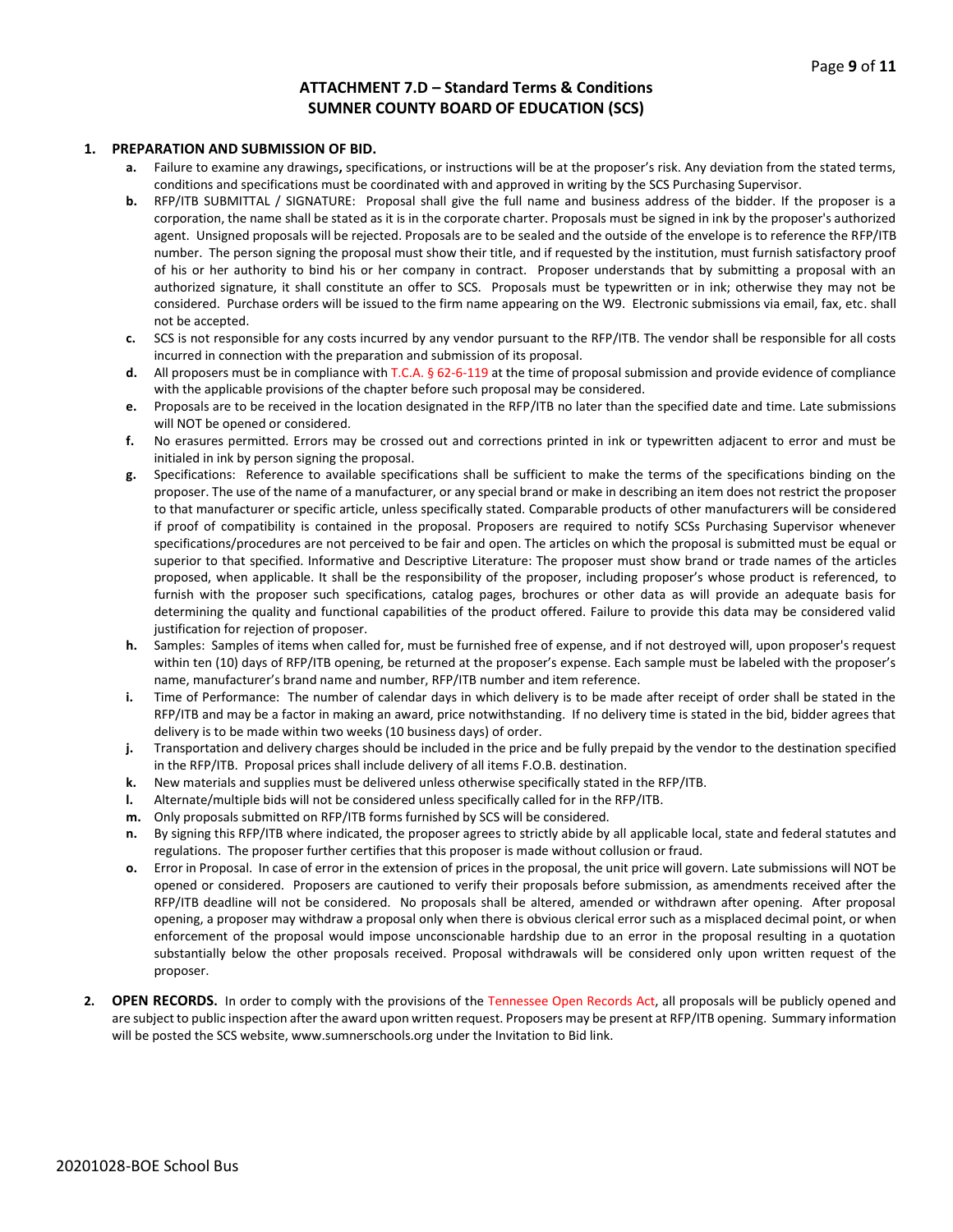- **3. ACCEPTANCE AND AWARD.** SCS reserves the right to reject any and all proposals and to waive any informality in proposals and, unless otherwise specified by the proposer to accept any item in the proposal. Action to reject all proposals shall be taken for unreasonably high prices, errors in the proposal documents, cessation of need, unavailability of funds, or any other reason approved by SCS.
	- **a.** Contracts and purchases will be made with the lowest, responsive, responsible, qualified proposer. The quality of the articles to be supplied, their conformity with the specifications, their suitability to the requirements of the Institution, cash discount offered, and the delivery terms will be taken into consideration.
	- **b.** Any deviation from these stated terms, specifications and conditions must be coordinated with and approved in writing by the Purchasing Supervisor.
	- **c.** Prices quoted on the response (if any) are to be considered firm and binding until the said equipment, supplies or services are in the possession of SCS.
	- **d.** SCS reserves the right to order more or less than the quantity listed in the proposal.
	- **e.** If a proposer fails to state a time within which a proposal must be accepted, it is understood and agreed that SCS shall have ninety (90) days to accept.
	- **f.** No purchase or contract is authorized or valid until the issuance of a SCS purchase order in accordance with SCS policy. No SCS employee is authorized to purchase equipment, supplies or services prior to the issuance of such a purchase order.
	- **g.** The contract may not be assigned without written SCS consent.
	- **h.** If the appropriate space is marked on the RFP/ITB, other Institutions (such as State, Local and/or Public Agencies) may purchase off the contract during the same period as SCS.
	- **i.** The awarded proposer will be required to post a performance and payment bond in the amount of 25% of the contract price if it exceeds \$100,000 as stated by T.C.A. §12-4-201.
	- **j.** If the project cost is in excess of \$25,000 a performance bond must be secured by the requesting part in an amount equal to the market improvement value.
	- **k.** By submission of this bid and signature thereof, the Bidder acknowledges compliance with the provisions of Public Chapter No. 587 / Senate Bill No. 2048 (Employee Background Check). The Bidder further agrees to submit a formal certification thereof prior to commencing work.
- **4. PAYMENT**. Payment terms must be specified in the proposal, including any discounts for early payment. Partial payments will not be approved unless justification for such payment can be shown. Terms will be NET 30 days. Payment will not be made until the conditions and specifications of the RFP/ITB are inspected and approved as conforming by persons appointed by SCS.
- **5. DEFAULT OF SELECTED VENDOR.** In case of vendor default, SCS may procure the articles or services from other sources and hold the defaulting vendor responsible for any resulting cost. If the awarded vendor violates any terms of their response, the contract, SCS policy or any law, they may be disqualified from proposing for a period of two years for minor violations or longer for major violations. Proposals from disqualified proposers will not be accepted during the period of disqualification.
- **6. INSPECTION OF PURCHASES.** Articles received which are not equivalent will not be accepted and will be picked up by the vendor or returned to vendor, shipping charges collect. SCS shall have a reasonable period in which to inspect and accept or reject materials without liability. If necessity requires SCS to use nonconforming materials, an appropriate reduction in payment may be made.
- **7. TAXES.** SCS is tax exempt; do not include taxes in quotation. Vendors making improvements or additions to or performing repair work on real property for SCS are liable for any applicable sales or use tax on tangible personal property used in connection with the contract or furnished to vendors by the state for use under the contract.
- **8. NONDISCRIMINATION.** SCS is an equal opportunity employer. SCS and bidder agree to comply with Titles VI and VII of the Civil Rights Act of 1964, Title IX of the Education Amendments of 1972, Section 504 of the Rehabilitation Act of 1973, Executive Order 11,246, the Americans with Disabilities Act of 1990, if applicable, and the related regulations to each. Each party assures that it will not discriminate against any individual including, but not limited to employees or applicants for employment and/or students, because of race, religion, creed, color, sex, age, disability, veteran status or national origin. In the event that any claims should arise with regards to violations of any such local, state or federal law, statues, rule or regulations, the vendor will indemnify and hold SCS harmless for any damages, including court costs or attorney fees, which might be incurred.
- **9. PROHIBITIONS/NO VENDOR CONTRACT FORM.** Acceptance of gifts from vendors is prohibited. T.C.A. §12-4-106. The contract documents for purchase under this RFP/ITB shall consist of the successful proposer's bid and SCSs purchase order. The proposer may request exceptions to terms and conditions and/or request SCS to accept other terms and conditions by means of subsequent documents such as invoices, warranty agreements, license agreements, etc. All subsequent documents shall be open to revision for impermissible language. SCS reserves the right to render the proposal unresponsive and subject the proposal to rejection if successful terms cannot be negotiated.